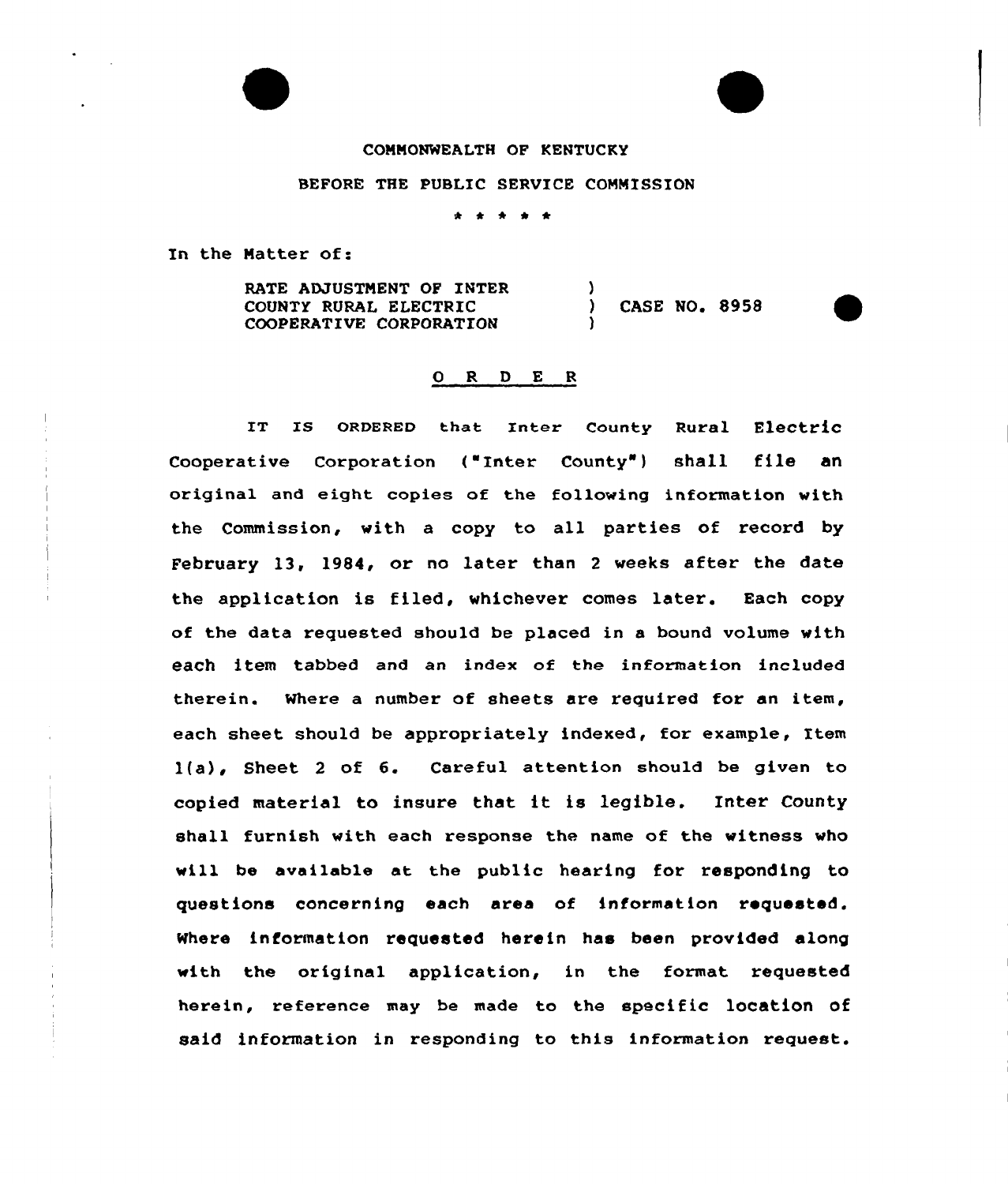



If neither the requested information nor <sup>a</sup> motion for an extension of time is filed by the stated date, the case may be dismissed.

## Irformation Request No. 1

1. The detailed work papers showing calculations supporting all accounting, pro forms, end-of-period, and proposed rate adjustments in the rate application to revenue, expense, investment, and reserve accounts for the test year and a complete detailed narrative explanation of each adjustment including the reason why each adjustment is required. Explain in detail all components used in each calculation including the methodology employed and all assumptions applied in the derivation of each adjustment. 'Index each calculation to the accounting, pro forma, end-of-period, and proposed rate adjustment which it supports.

2. An analysis of Account <sup>930</sup> - Niscellaneous General Expenses for the test period. This should include a complete breakdown of this account as shown in attached Format 1, and also provide all detailed working papers supporting this analysis. At minimum, the work papers should show the date, vendor, reference ( i.e., voucher no., etc.), dollar amount, and a brief description of each expenditure. Detailed analysis is not required for amounts of less than \$100 provided the items are grouped by classes as shown in Format 1 attached.

 $-2-$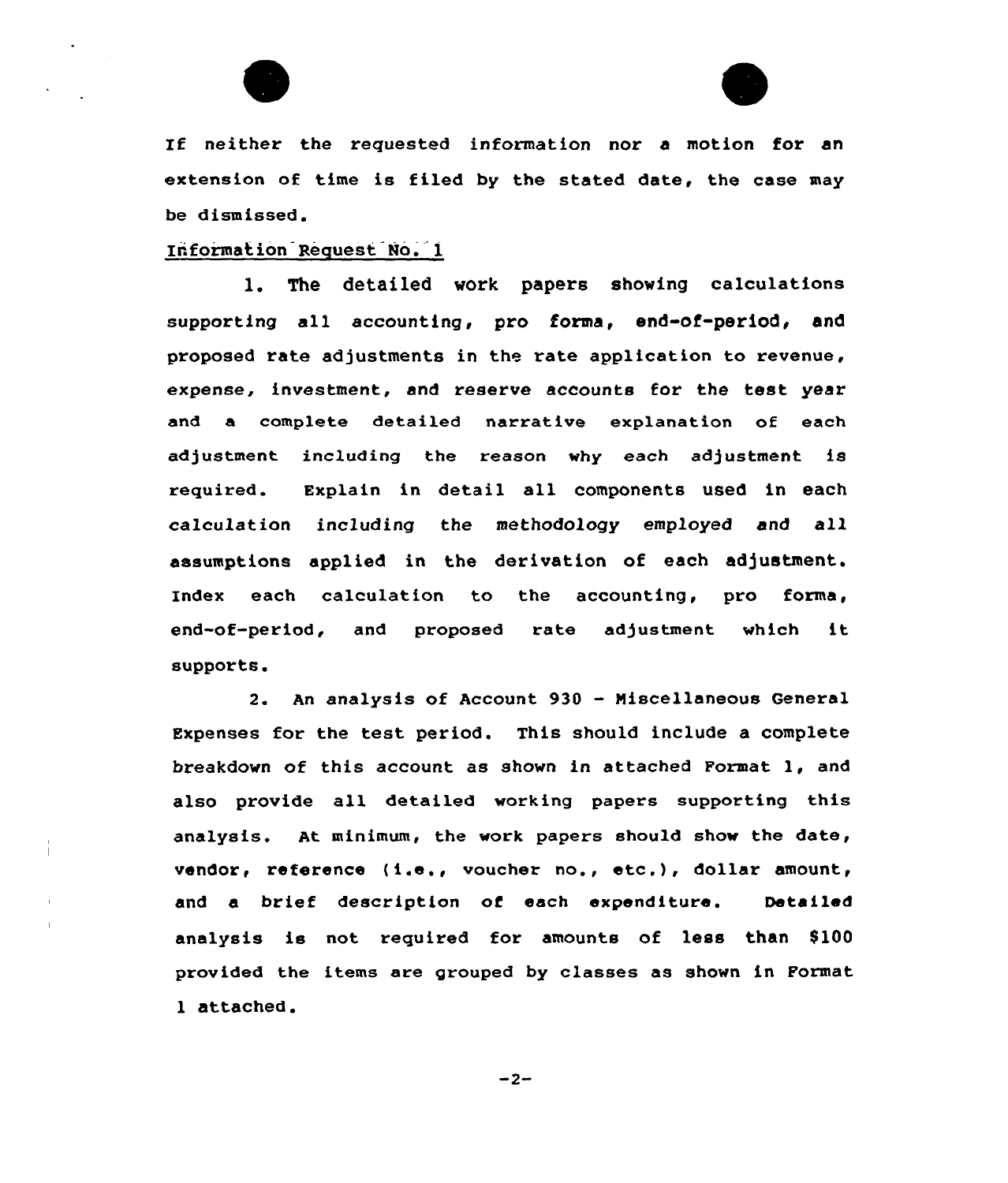3. <sup>A</sup> detailed analysis of contributions for charitable and political purposes {in cash or services). This analysis should indicate the amount of the expenditure, the recipient of the contribution, and the specific account charged.

4. <sup>A</sup> copy of the auditor'e report from your most recent audit.

5 <sup>~</sup> <sup>A</sup> detailed analysis of advertising expenditures during the test period. This analysis should include a breakdown of Account 913 — Advertising Expenses, as shown in Format 2, attached, and should also show any advertising expenditures included in other expense accounts. This analysis should be specific as to the purpose and expected benefit of each expenditure.

6. <sup>A</sup> copy of the most recent publication of the Borrower Statistical Profile for Inter County published by the Rural Electrification Administration. Include a detailed narrative explanation of any action taken by Inter County's management, its Board of Directors or REA based on the results of this data.

7. A schedule of salaries and wages for the test year and each of the <sup>5</sup> calendar years preceding the test year as shown in Format 3, attached. For each time period provide the amount of overtime pay.

8. <sup>A</sup> copy of the current by-laws.

 $\sim 32\%$  .

 $-3-$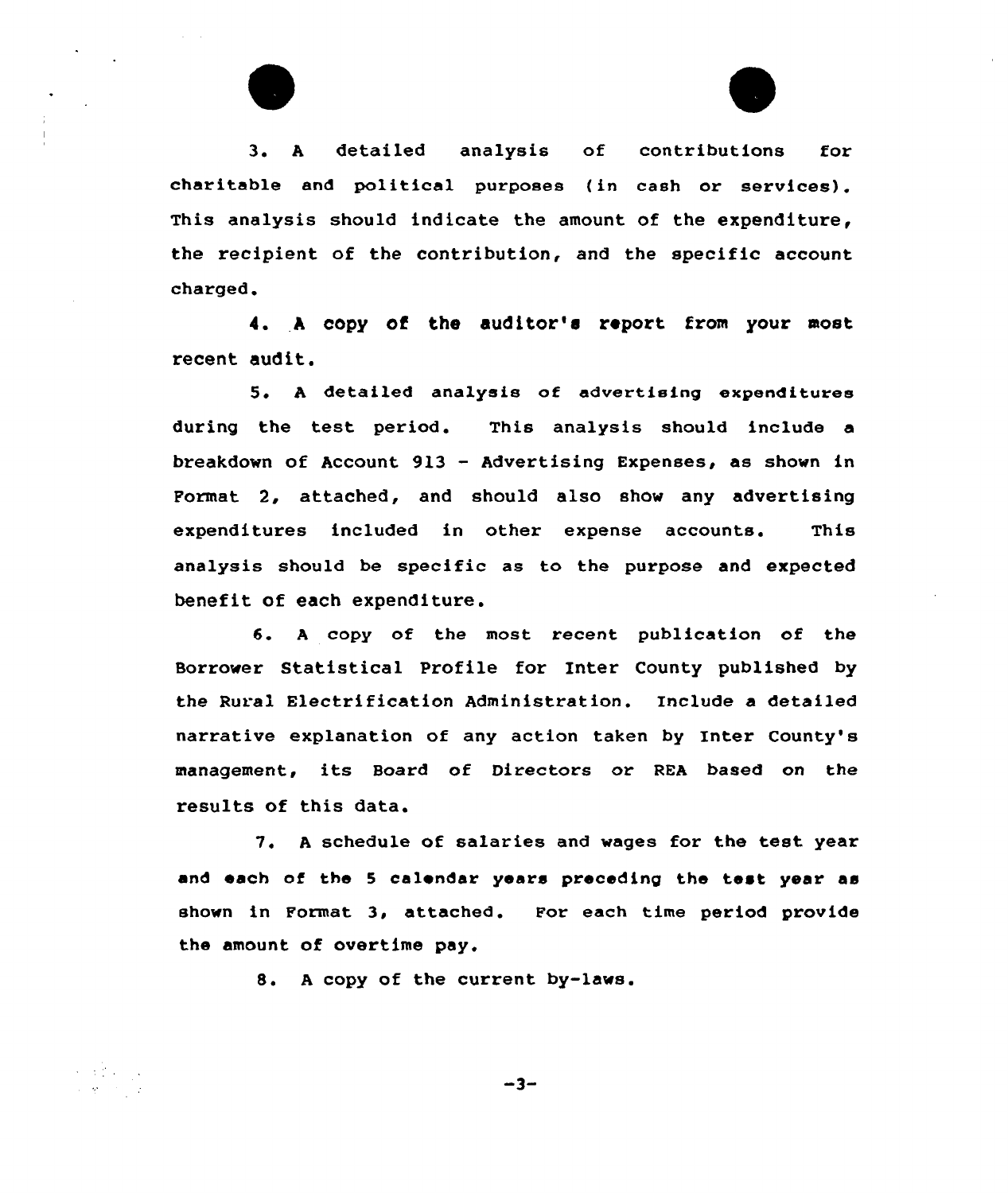9. Provide the utility's rate of return on net investment rate base for the test year and <sup>5</sup> preceding calendar years. Include data used to calculate each return.

10. Tn comparative form, an income statement, a statement of changes in financial position, and a balance sheet for the test year and the 12-month period immediately preceding the test year.

ll. <sup>A</sup> detailed analysis of expenses incurred during the test year for professional services as shown in attached Format 4, and all detailed working papers supporting the analysis. At minimum the work papers should show the payee, dollar amount, reference (i.e., voucher, no., etc.) account charged, hourly rates and time charged to the utility according to each invoice, and a brief description of the service provided. Identify all rate case work by case number.

12. provide the utility's times interest earned ratio and debt service coverage ratio, as calculated by the Rural Electrification Administration, for the test year and the <sup>5</sup> preceding calendar years. Include the data used to calculate each ratio.

13. Schedules in comparative form showing for the test year and the year preceding the test year the ending balance in each electric plant and reserve account or subaccount included in Inter County's chart of accounts.

 $-4-$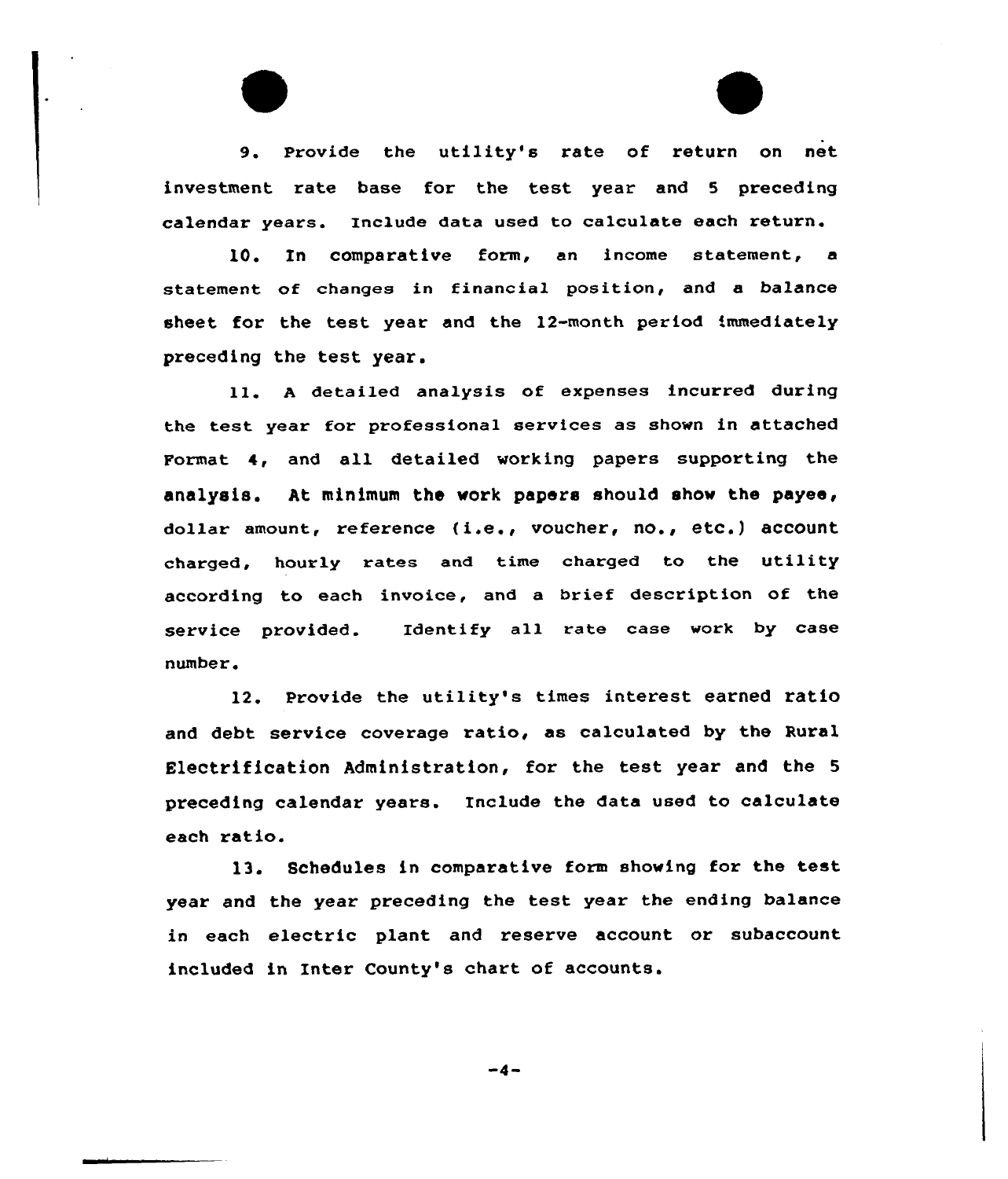

14. <sup>A</sup> copy of Kentucky's Electric Cooperatives Operating Expense and Statistical Comparisons for the most recent 2 years available.

15. The date and time of the most recent annual members' meeting. Provide the number of members in attendance, the number of members voting for new board members, the number of new board members elected, and general description of the meeting's activities.

16. <sup>A</sup> schedule showing a comparison of balances in each operating expense account for each month of the test year to the same month of the preceding year for each account or subaccount included in Inter County's chart of accounts. See Format 5.

17. The estimated dates for draw downs of unadvanced loan funds at test year-end and the proposed uses of these funds.

18. Provide the following where not previously included in the record:

> a. <sup>A</sup> schedule of the present proposed rates, charges, terms, conditions, and service rates and regulations which Inter County seeks to change, shown in comparative form.

 $\mathcal{L}_{\mathcal{L}}$ 

b. <sup>A</sup> detailed analysis of customer's bills, adjusted to actual usage and in such detail that the revenues from the present and proposed rates can be readily determined.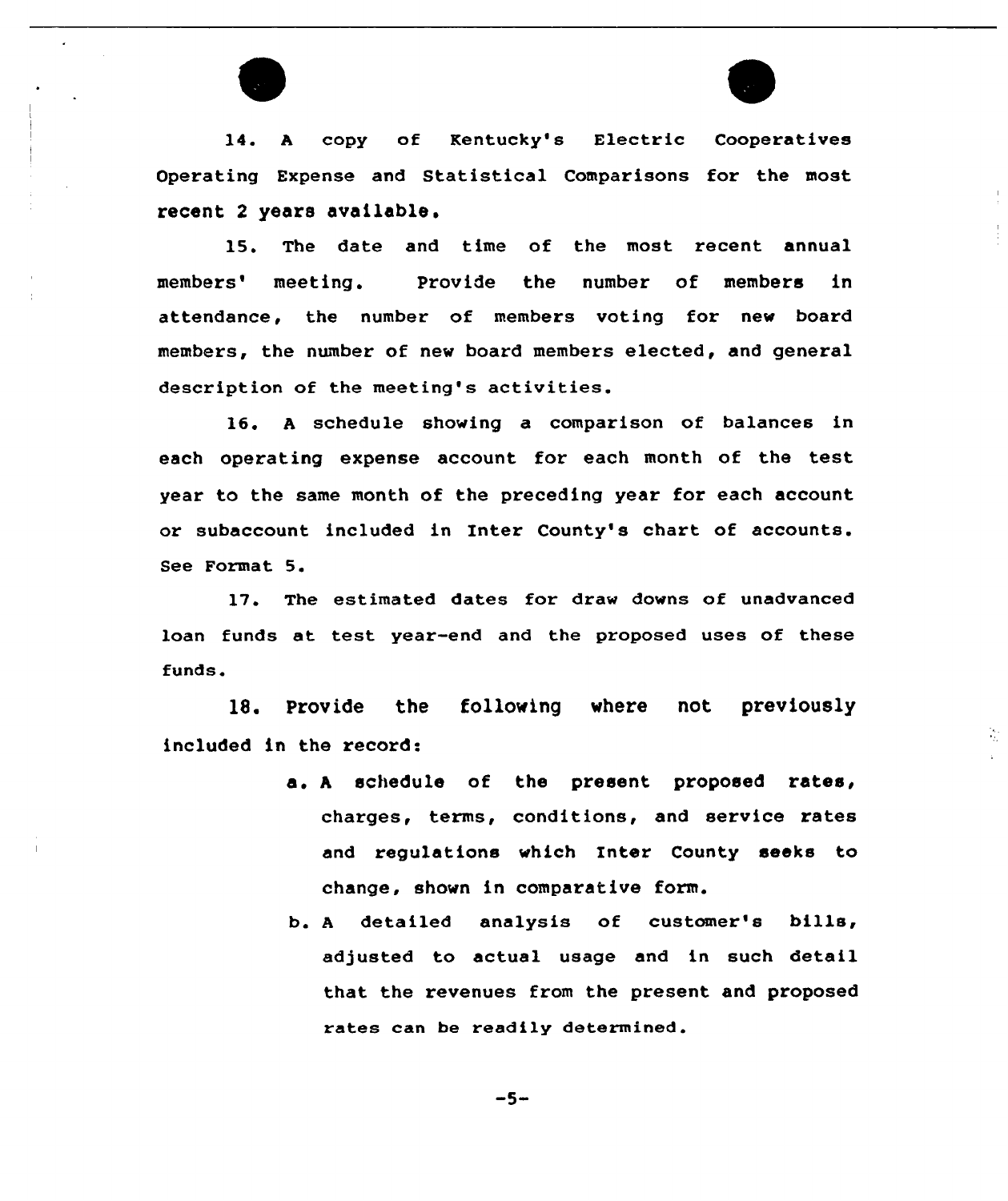

- d. <sup>A</sup> schedule setting forth the effect upon average consumer bills.
- e. A statement setting forth estimates of the effect that the new rate or rates will have upon the revenues of the utility the total amount of money resulting from the increase or decrease and the percentage increase or decrease.
- f. <sup>A</sup> schedule showing by customer class (i.e., residential, commercial, industrial, etc.) the amount and percent of any proposed increase or decrease in revenue distributed to each class. This schedule is to be accompanied by a statement which explains in detail the methodology or bases used to allocate the requested increase or decrease in revenue to each of the respective customer classes.
- g. <sup>A</sup> schedule shoving how the increase or decrease in (f) above further distributed to each rate charge (i.e., customer or facility charge< RNH chrage, ate.). This schedule is to be accompanied by a statement which explains, in detail the methodology or bases used to allocate the increase or decrease.

 $-6-$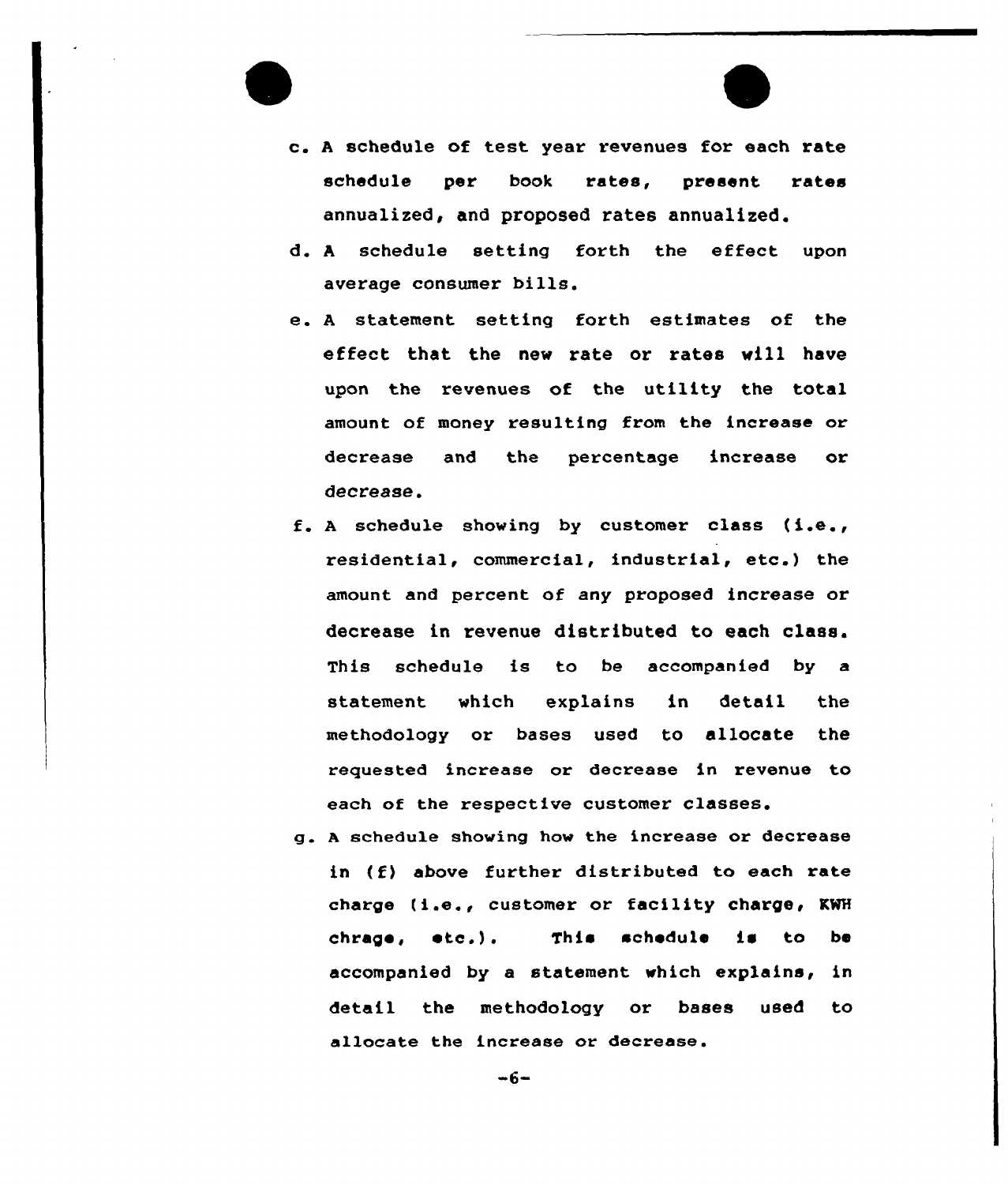

h. <sup>A</sup> statement shoving by cross-outs and italicized inserts all proposed changes in rates, charges, terms and conditions, and service rules and regulations for each rate or charge. Copy of current tariff may be used.

19. Provide the name and address of each member of the Board of Directors of Inter County along vith his or her personal mailing address. If, during the course of these proceedings, any changes occur in board membership, provide an update to this request.

20. Provide a detailed analysis of the total compensation paid to each member of the board of directors during the test period including all fees, fringe benefits, and expenses with a description of the type of meetings, seminars, etc. attended by each member.

21. Provide a detailed analysis of all benefits provided to employees of Inter County including the itemized cost of each benefit and the average annual cost of benefits per employee. If readily available, provide this data by employee classification as shown in Format 3.

22. Provide an itemized listing of the costs incurred to date for the preparation of this case and an itemized estimate of the total cost to be incurred for this case. Indicate any costs incurred for this case that occurred during the test year.

 $-7-$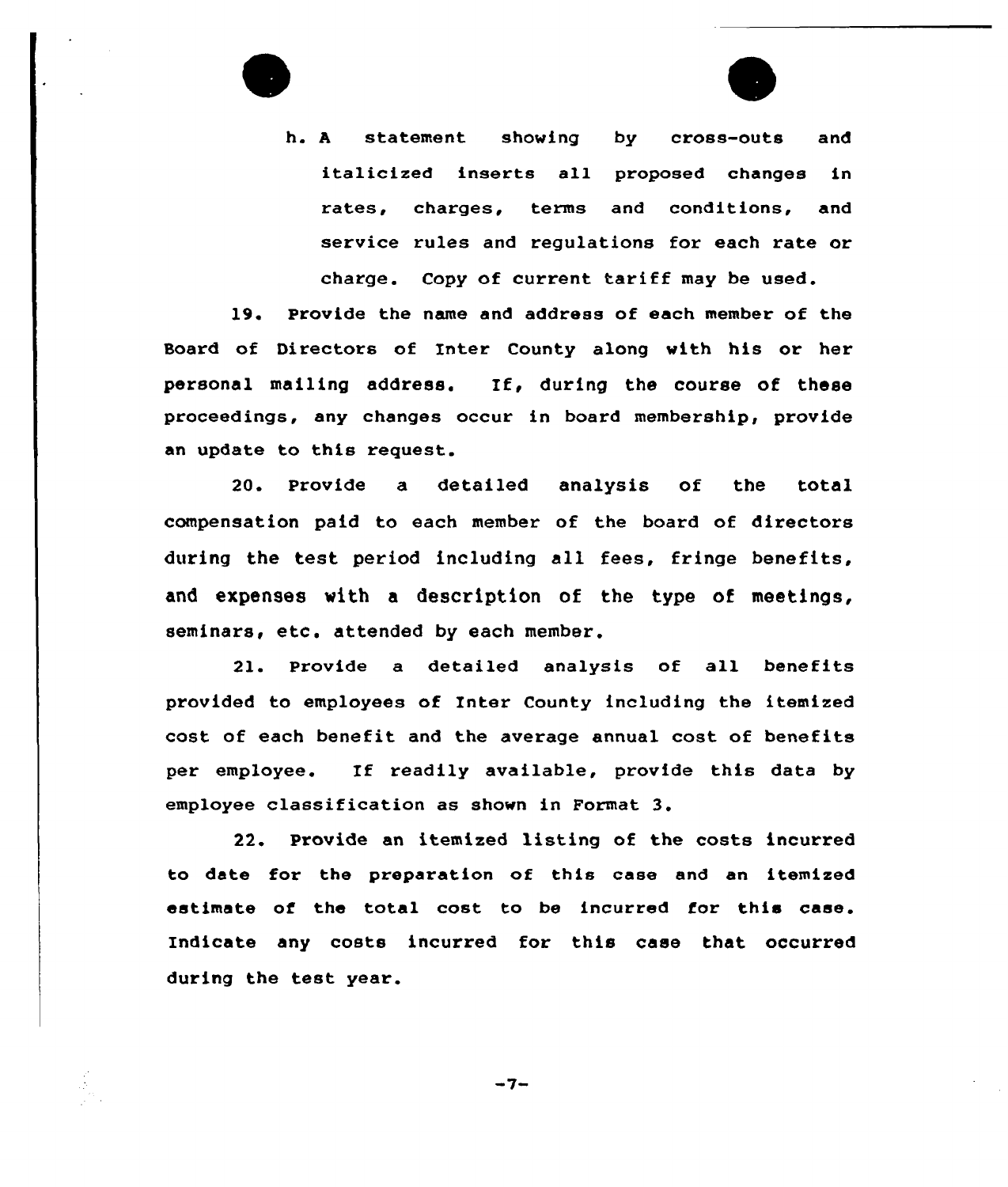

Done at Frankfort, Kentucky, this 13th day of January, 1984.

PUBLIC SERVICE COMMISSION

 $\sqrt{2}$  .

 $\mu$ 

ATTEST:

 $\mathcal{A}(\mathbf{z})$  , where  $\mathcal{A}(\mathbf{z})$  $\mathcal{L}_{\mathbf{z}}$  and  $\mathcal{L}_{\mathbf{z}}$  are  $\mathcal{L}_{\mathbf{z}}$  . In the contribution

Secretary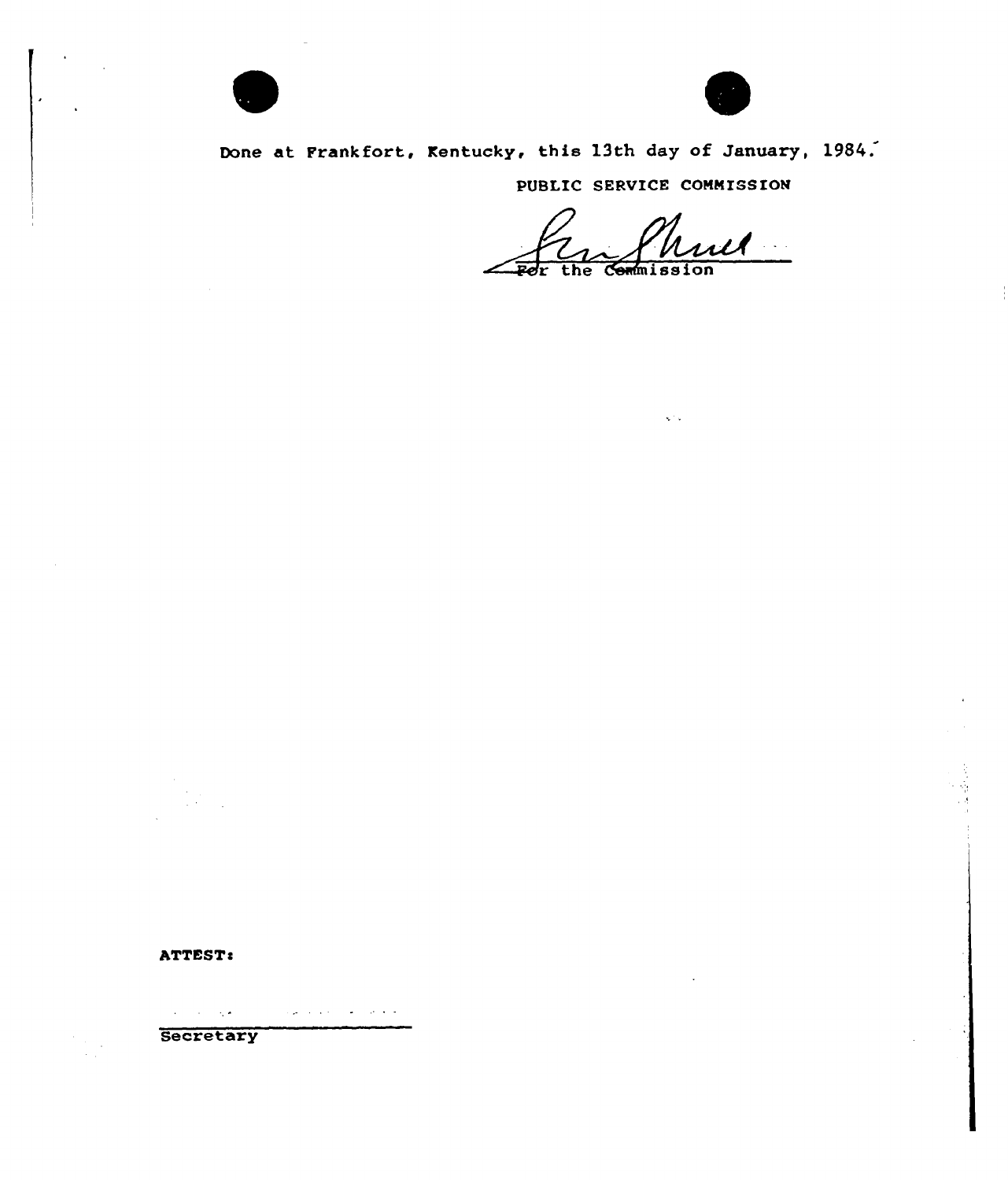



INTER COUNTY RURAL ELECTRIC COOPERATIVE CORPORATION

## Case No. 8958

ACCOUNT 930 — MISCELLANEOUS EXPENSES

For the 12 Nonths Ended

| Line | İtém           | <b>Amoun</b>            |
|------|----------------|-------------------------|
| No.  | $\overline{a}$ | $\overline{\mathbf{b}}$ |

- l. Industry Association Dues
- 2. Institutional Advertising
- 3. Conservation Advertising
- 4. Rate Department Load Studies
- 5. Water, and Other Testing and Research
- 6. Directors' Fees and Expenses
- 7. Dues and Subscriptions
- 8. Miscellaneous
- 9. Total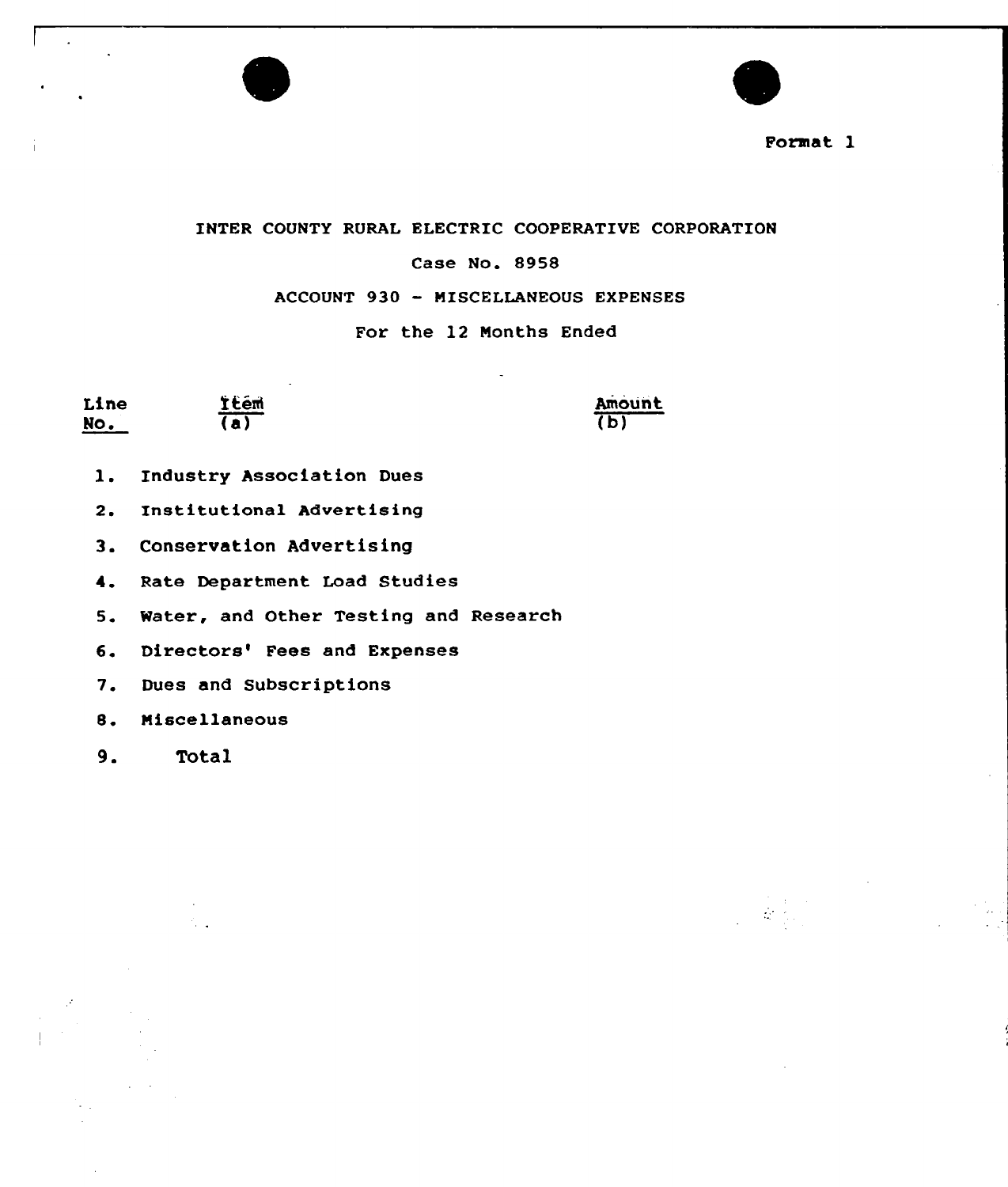



## INTER COUNTY RURAL ELECTRIC COOPERATIVE CORPORATION

## Case No. 8958

## ACCOUNT 913 — ADVERTISING EXPENSE

## Por the 12 Months Ended

(Total Company)

| Line      |      | Sales or    |                                             |                                    |     |       |
|-----------|------|-------------|---------------------------------------------|------------------------------------|-----|-------|
| <b>NO</b> | Item | Advertising | Promotional Institutional Conservation Rate | Advertising Advertising Case Other |     | Total |
|           | (a)  |             |                                             |                                    | てもし |       |

- $1.$ **Newspaper**
- Magazines and Other  $2.$
- Television  $3.$
- Radio  $\ddot{\bullet}$ .
- $5.$ Direct Mail
- 6. Sales Aids
- $7.$ Total
- $8.$ Amount. Assigned to Ky. Retail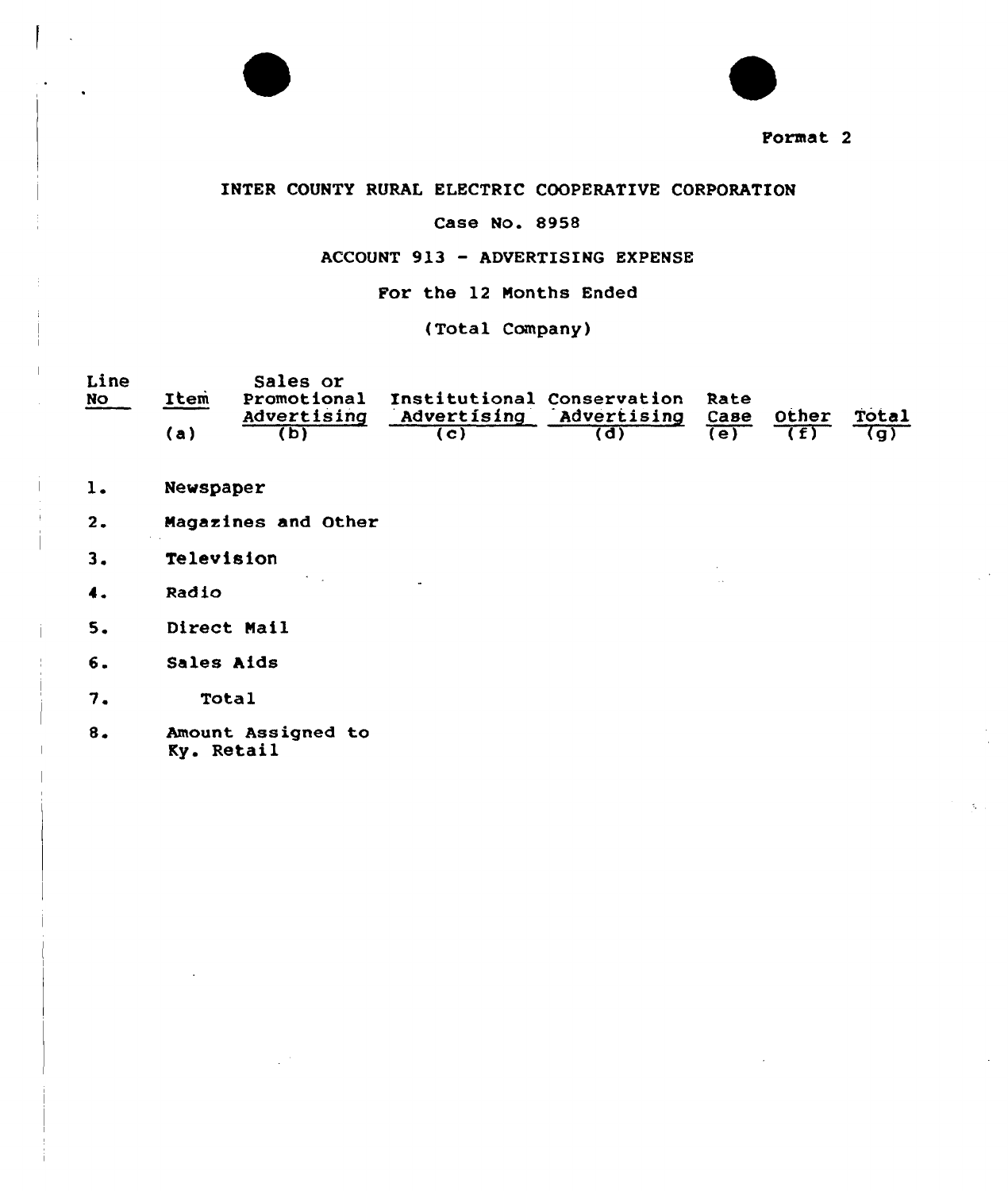**Page 1 of 3** Format 3

# INTER COUNTY RURAL ELECTRIC COOPERATIVE CORPORATION

 $\frac{1}{1}$ 

 $\begin{array}{c} | \\ | \\ | \end{array}$ 

 $\begin{array}{cccccc} 1 & & & & & \\ & 1 & & & & \\ & & 1 & & & \\ & & 1 & & & \\ & & & 1 & & \\ \end{array}$ 

 $\frac{1}{\pi}$ 

Case No. 8958

## SEEM ON SIGNIES AO SISTIMA

puber calendar vears 19 pm **SI** ufroaun

| <b>TOOL</b><br>(g)<br>$\overline{6}$                                      |            |                                | $\vdots$              |                                                                                                                                                                               |
|---------------------------------------------------------------------------|------------|--------------------------------|-----------------------|-------------------------------------------------------------------------------------------------------------------------------------------------------------------------------|
| <b>HROWL</b><br>$\mathbf{e}$                                              |            |                                | 化重新分析 医皮肤细胞 医前进行 网络海洋 | <b>19,000</b>                                                                                                                                                                 |
| $\frac{\text{Amount}}{(f)}$<br>$\mathbf{\hat{e}}$                         |            | <b>SIPAN</b><br>$\overline{1}$ |                       |                                                                                                                                                                               |
| <b>RIDER</b><br>RIDER<br>$\mathbf{\Xi}$                                   |            | to Test<br>rex<br>C            | <b>Aonths</b>         | $\frac{1}{2}$ , $\frac{1}{2}$ , $\frac{1}{2}$ , $\frac{1}{2}$ , $\frac{1}{2}$ , $\frac{1}{2}$ , $\frac{1}{2}$ , $\frac{1}{2}$ , $\frac{1}{2}$ , $\frac{1}{2}$ , $\frac{1}{2}$ |
| $\frac{1.7}{\frac{1.7}{\frac{1.7}{\sqrt{3}}}}$<br>ί<br>$\widehat{\bm{z}}$ | ċ          |                                |                       |                                                                                                                                                                               |
|                                                                           | <b>RBI</b> |                                |                       | $\vdots$                                                                                                                                                                      |

 $|\tilde{s}|$  $\frac{1}{2}$ 

Line

- $\mathbf{L}$ wages charged to expense:
- $\ddot{\cdot}$ Power production expense
- ڛ Transmission expenses

 $\mathrm{i}$ 

 $\overline{1}$ 

- $\ddot{\bullet}$ Distribution expenses
- ပ္ပ္က Customer accounts expense
- $\tilde{\cdot}$ Sales expenses
- $\mathbf{L}$ Administrative and general
- expenses:  $\mathbf{e}$ Administrative and
- general salaries<br>Office supplies and
- $\widehat{g}$ extective
- $\widehat{c}$ Administrative expense
- transferred-cr.
- $\widehat{e}$ Outside services employed
- $\widehat{e}$ Property insurance
- $\widehat{E}$ Injuries and danages

 $\frac{1}{1}$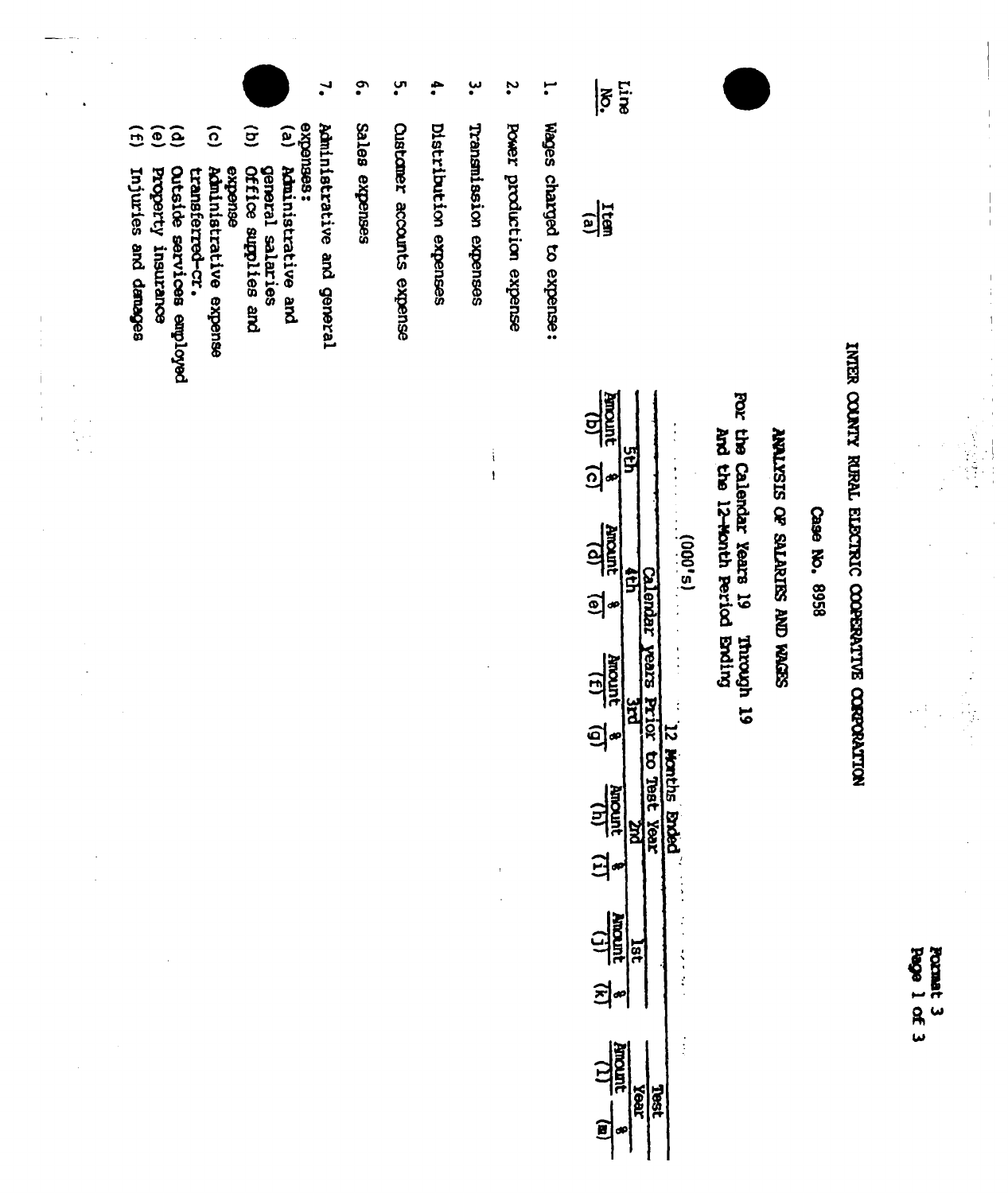|               | i.                       | <b>id.</b>        |                                                            | $\tilde{\cdot}$                                                  | $\mathbf{r}$                                                                                                                                                                                                                                                                                                                      | Line<br>$ \tilde{\delta} $                                                                                                                 |                                                                                   |                            |               |
|---------------|--------------------------|-------------------|------------------------------------------------------------|------------------------------------------------------------------|-----------------------------------------------------------------------------------------------------------------------------------------------------------------------------------------------------------------------------------------------------------------------------------------------------------------------------------|--------------------------------------------------------------------------------------------------------------------------------------------|-----------------------------------------------------------------------------------|----------------------------|---------------|
| $\frac{1}{1}$ | Total Salaries and wages | Wages capitalized | expense (12 through L6 + 18)<br>begrades and wages charged | Total administrative and general<br>expenses L7(a) through L7(1) | expenses (continued):<br>Administrative and general<br>$\ddot{c}$<br>$\tilde{e}$<br>$\widehat{\Xi}$<br><u> 중단</u><br>Ξ<br>Employees pensions and<br>Maintenance of general<br>extense<br>Miscellaneous general<br>Diplicate charges-cr.<br>expenses<br>Franchise requirements<br><b>benefits</b><br>plant<br>Regulatory comission | $\frac{1}{2}$                                                                                                                              |                                                                                   |                            |               |
|               |                          |                   |                                                            |                                                                  |                                                                                                                                                                                                                                                                                                                                   | Ancount<br><u>ପ୍ର</u><br>ն<br>ဌ<br><u>ଶ</u> ୍ର<br>œ<br><b>RECEPTED</b><br>ĝ                                                                | Por the Calendar Years 19                                                         |                            |               |
|               |                          |                   |                                                            |                                                                  | t                                                                                                                                                                                                                                                                                                                                 | Calendar years Prior to Test Year<br><u>මු</u><br>œ<br><b>Juncing</b><br>$\widehat{E}$<br>$\frac{a}{b}$<br>อุ่∞<br><b>Anount</b><br>의<br>E | and the 12-Honth Period Brding<br>(9,000)<br><b>SI yorout</b><br>12 Months Broted | SEEM ON SERVING OF SIGNING | Case No. 8958 |

<sup>(1)</sup>

 $\begin{tabular}{c|c|c} (u) & (u) & (v) & (v)\\ \hline 8 & 10000 & 8 & 10000\\ \hline 1860 & 8 & 10000\\ \hline \end{tabular}$ 

 $\begin{array}{c} \frac{1}{2} \\ \frac{1}{2} \end{array}$ 

Pomat 3<br>Page 2 of 3

INTER COUNTY RURAL ELECTRIC COOPERATIVE CORPORATION

 $\frac{1}{2}$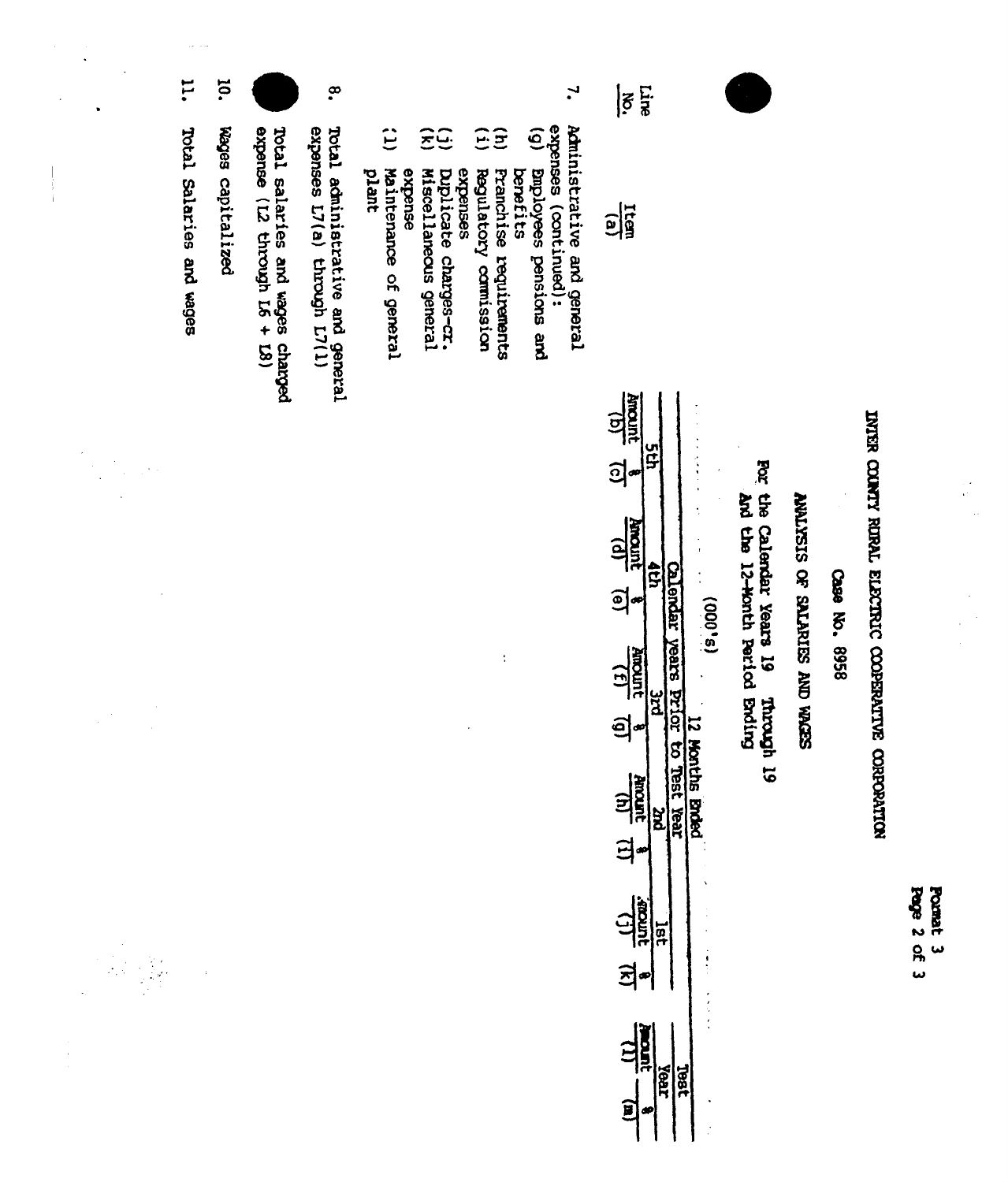| ಕ್ಷರ<br>نما | <b>Sounds</b> |
|-------------|---------------|
| ዷ<br>a.     | 54            |
|             |               |

# INTER COUNTY RURAL ELECTRIC COOPERATIVE CORPORATION

 $\frac{1}{2}$ 

Case No. 8958

## SEDIAH ONY SELVATICS AD SISKTIVNY

For the Calendar Years 19 Through 19<br>And the 12-Month Period Ending

| Ξ<br>Ξ |  |
|--------|--|
| ŕ      |  |
| ť<br>ø |  |
|        |  |
|        |  |

| $\overline{\boldsymbol{\varepsilon}}$ is                                         |      |                    |                                                                                                                                |
|----------------------------------------------------------------------------------|------|--------------------|--------------------------------------------------------------------------------------------------------------------------------|
| $\frac{1}{2}$                                                                    |      |                    |                                                                                                                                |
| $\frac{\overbrace{\text{harmonic}}}{\overbrace{\text{harmonic}}}}$<br><u>ခ</u> ါ |      |                    |                                                                                                                                |
| $\frac{(p)}{100000}$<br>의                                                        |      |                    | $\frac{1}{2}$<br>$\frac{1}{2}$ , $\frac{1}{2}$ , $\frac{1}{2}$ , $\frac{1}{2}$ , $\frac{1}{2}$ , $\frac{1}{2}$ , $\frac{1}{2}$ |
| $\overline{1}$<br>ì                                                              |      |                    |                                                                                                                                |
| <b>Amont</b><br>$\left(\mu\right)$<br>의                                          | ă    | 188<br>7<br>. Yeer | ths Ended                                                                                                                      |
| Anoni<br>$\tilde{\epsilon}$<br>의                                                 | ģ    |                    | しょこうしき きょうきょう こうしょう こうしょう こうしょう きょうこう                                                                                          |
| <b>THE</b>                                                                       | Year | <b>Gal</b>         |                                                                                                                                |

- **72.** Ratio of salaries and wages charged<br>expense to total wages (L9 + L11)
- یا<br>ما Ratio of salaries and wages<br>capitalized to total wages (L10 ÷ L11)

NOTE: Show percent increase of each year over the prior year in Columns (c), (e), (g), (i), (k), and (m).

 $\begin{pmatrix} 1 & 0 \\ 0 & 0 \end{pmatrix}$  $\hat{\mathcal{L}}$ 

 $\frac{1}{2}$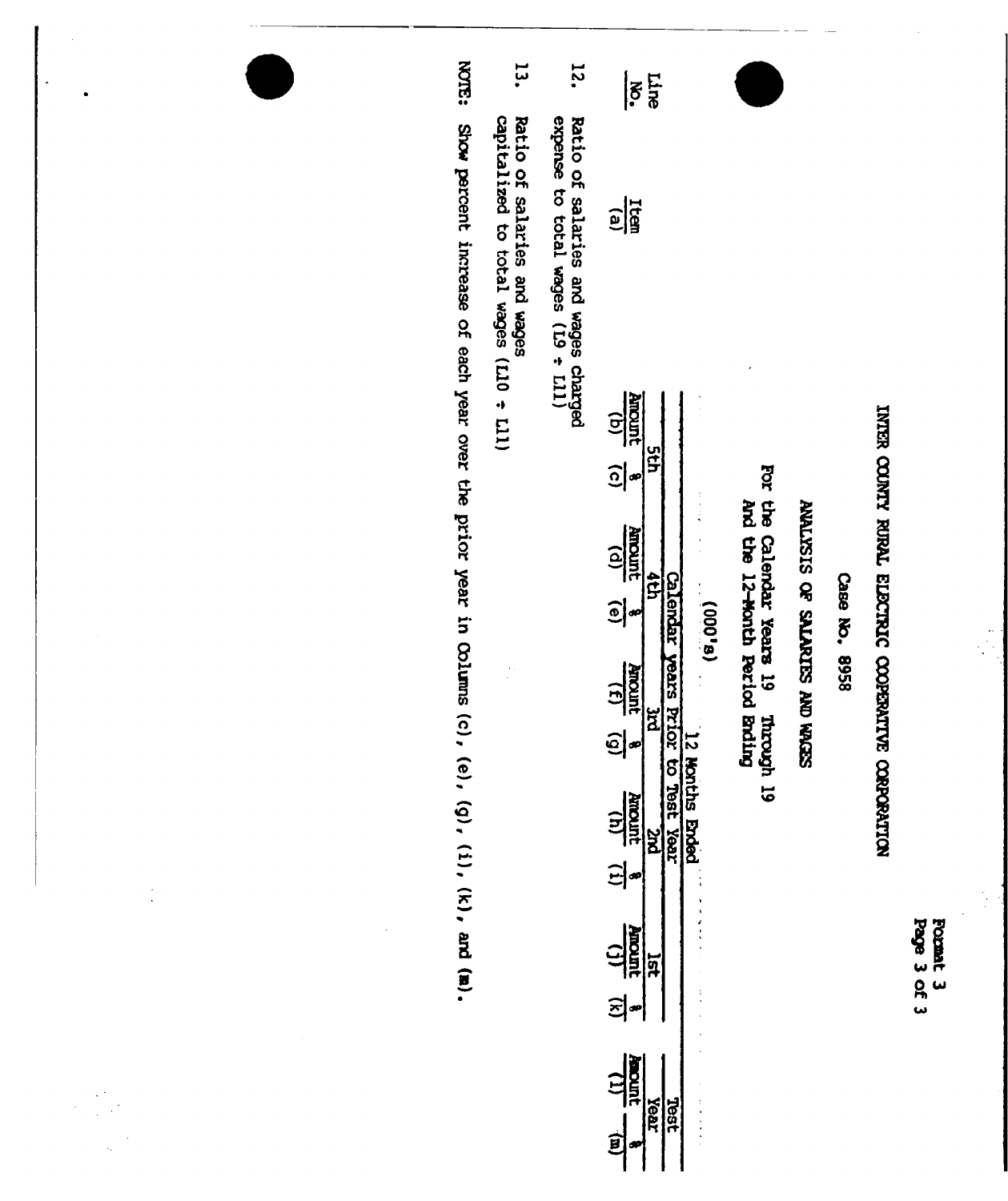



 $\label{eq:2} \frac{1}{2}\sum_{i=1}^n\sum_{j=1}^n\frac{1}{j!}\sum_{j=1}^n\sum_{j=1}^n\frac{1}{j!}\sum_{j=1}^n\sum_{j=1}^n\frac{1}{j!}\sum_{j=1}^n\frac{1}{j!}\sum_{j=1}^n\frac{1}{j!}\sum_{j=1}^n\frac{1}{j!}\sum_{j=1}^n\frac{1}{j!}\sum_{j=1}^n\frac{1}{j!}\sum_{j=1}^n\frac{1}{j!}\sum_{j=1}^n\frac{1}{j!}\sum_{j=1}^n\frac{1}{j!}\sum_{j$ 

## INTER COUNTV RURAL ELECTRIC COOPERATIVE CORPORATION

## Case No. 8958

## Professional Service Expenses

## For the 12 Months Ended

| Line<br>$NO$   | Item        | Rate Case | Annual Audit | Other | Tota1 |
|----------------|-------------|-----------|--------------|-------|-------|
| $\mathbf{1}$ . | Legal       |           |              |       |       |
| 2.             | Engineering |           |              |       |       |
| 3.             | Accounting  |           |              |       |       |
| 4.             | Other       |           |              |       |       |
| 5.             | Total       | ٠         |              |       |       |